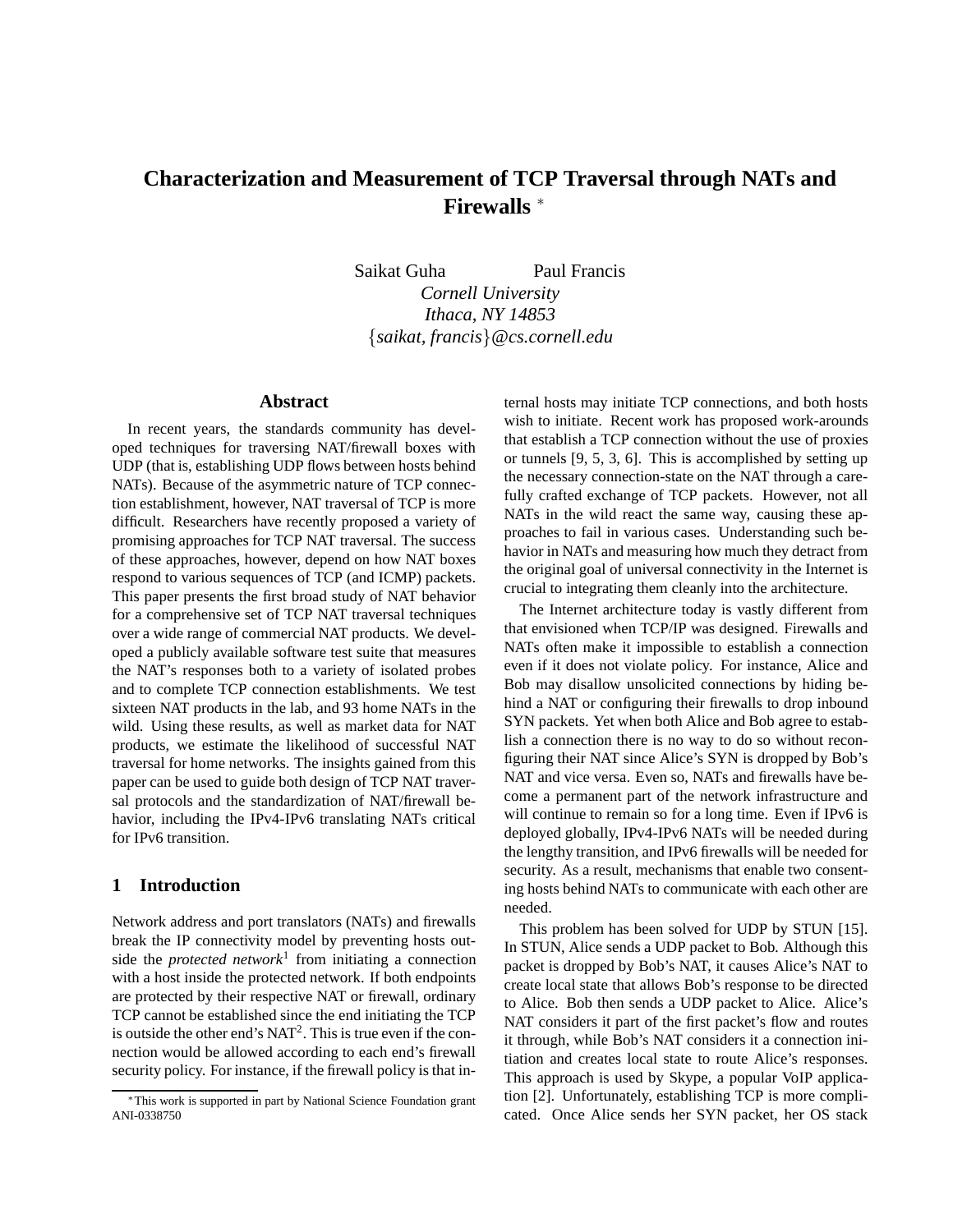as well as her NAT expect to receive a SYNACK packet from Bob in response. However, since the SYN packet was dropped, Bob's stack doesn't generate the SYNACK. Proposed workarounds to the problem are complicated, their interactions with NATs in the wild are poorly understood, and the extent to which they solve the problem is not known. Consequently applications such as the file-transfer module in Skype use contraindicated protocols like UDP. While such approaches may work, we believe it is important that wherever possible, applications use the native OS TCP stack. This is in part to avoid increasingly complex protocol stacks, but more importantly because TCP stacks have, over the years, been carefully optimized for high performance and congestion friendliness.

Overall this work makes four contributions. First, we identify and describe the complete set of NAT characteristics important to TCP NAT traversal. Second, we measure the prevalence both of these individual characteristics and of the success rate of peer-to-peer TCP connections for the various proposed approaches. Third, based on these measurements, we suggest modifications to the proposed approaches. Fourth, we provide public-domain software toolkit that can be used to measure NATs as they evolve, and as the basis of TCP NAT traversal in P2P applications. Altogether we provide insights for application developers into the inherent tradeoffs between implementation complexity and NAT-traversal success rate. Finally, our results can be used to guide the standardization process of NATs and firewalls, making them more traversal friendly without circumventing security policies.

The rest of the paper is organized as follows. Section 2 discusses the proposed TCP NAT-traversal approaches. Section 3 and Section 4 explain our setup for testing NATs and the observed NAT behavior. Section 5 analyzes portprediction and Section 6 analyzes peer-to-peer TCP establishment. Section 7 discusses related work. Section 8 concludes the paper.

# **2 TCP NAT-Traversal**

In this section we discuss the TCP NAT-traversal approaches that have been proposed in recent literature. In all the approaches, both ends initiate a TCP connection. The outbound SYN packet from each host creates the necessary NAT state for its own NATs. Each approach then reconciles the two TCP attempts into a single connection through different mechanisms as described in this section. The address and port to which these original SYNs are sent is determined through *port prediction*. Port prediction allows a host to guess the NAT mapping for a connection before sending the outbound SYN and is discussed in detail later. The approaches also require some coordination between the two hosts. This is accomplished over an out-ofband channel such as a connection proxied by a third party or a UDP/STUN session. Once the direct TCP connection is established, the out-of-band channel can be closed. The reconciliation mechanism used triggers different behavior in different NATs causing the proposed approaches to fail in many instances. In addition, it is possible for either endpoint to be behind *multiple NATs* in serial<sup>3</sup>. In such cases the behavior observed is a composite of the behavior of all the NATs and firewalls in the path. For brevity we shall overload the term 'NAT' to mean the composite NAT/firewall.

### **2.1 STUNT**

In [9], the authors propose two approaches for traversing NATs. In the first approach, illustrated in Figure 1(a), both endpoints send an initial SYN with a  $TTL<sup>4</sup>$  high enough to cross their own NATs, but small enough that the packets are dropped in the network (once the TTL expires). The endpoints learn the initial TCP sequence number used by their OS's stack by listening for the outbound SYN over PCAP or a RAW socket. Both endpoints inform a globally reachable STUNT server of their respective sequence numbers, following which the STUNT server spoofs a SYNACK to each host with the sequence numbers appropriately set. The ACK completing the TCP handshake goes through the network as usual. This approach has four potential problems. First, it requires the endhost to determine a TTL large enough to cross its own NATs and low enough to not reach the other end's NAT. Such a TTL does not exist when the two outermost NATs share a common interface. Second, the ICMP TTL-exceeded error may be generated in response to the SYN packet and be interpreted by the NAT as a fatal error. Third, the NAT may change the TCP sequence number of the initial SYN such that the spoofed SYNACK based on the original sequence number appears as an outof-window packet when it arrives at the NAT. Fourth, it requires a third-party to spoof a packet for an arbitrary address, which may be dropped by various ingress and egress filters in the network. These network and NAT issues are summarized in Table 1.

In the second approach proposed in [9], similar to the one proposed in [5], only one endhost sends out a low-TTL SYN packet. This sender then aborts the connection attempt and creates a passive TCP socket on the same address and port. The other endpoint then initiates a regular TCP connection, as illustrated in Figure 1(b). As with the first case, the endhost needs to pick an appropriate TTL value and the NAT must not consider the ICMP error a fatal error. It also requires that the NAT accept an inbound SYN following an outbound SYN – a sequence of packets not normally seen.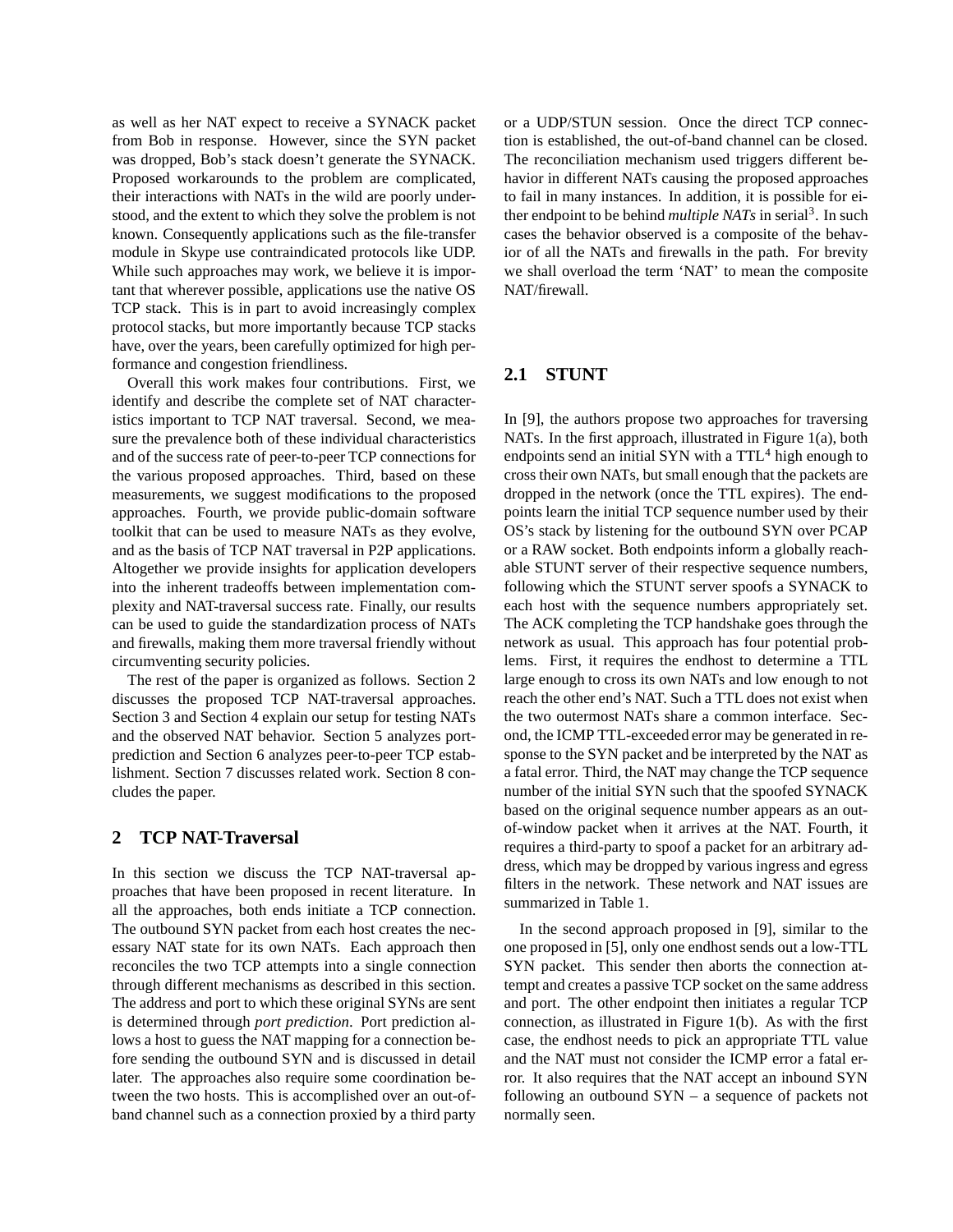

**Figure 1:** Packets generated by various TCP NAT-traversal approaches. Solid lines are TCP/IP and ICMP packets pertaining to the connection attempt while dotted lines are control messages sent over an out-of-band channel.

| Approach            | <b>NAT/Network Issues</b>                                                                       | <b>Linux Issues</b> | <b>Windows Issues</b>                                                                          |
|---------------------|-------------------------------------------------------------------------------------------------|---------------------|------------------------------------------------------------------------------------------------|
| STUNT <sub>#1</sub> | • Determining TTL<br>$\bullet$ ICMP error<br>$\bullet$ TCP Seq# changes                         | • Superuser priv.   | • Superuser priv.<br>• Setting TTL                                                             |
| STUNT <sub>#2</sub> | • IP Address Spoofing<br>• Determining TTL                                                      |                     | • Setting TTL                                                                                  |
|                     | $\bullet$ ICMP error<br>$\bullet$ SYN-out SYN-in                                                |                     |                                                                                                |
| <b>NATBlaster</b>   | • Determining TTL<br>$\bullet$ ICMP error<br>$\bullet$ TCP Seq# changes<br>• SYN-out SYNACK-out | • Superuser priv.   | • Superuser priv.<br>• Setting TTL<br>• RAW sockets (post WinXP SP2)                           |
| P <sub>2</sub> PNAT | • TCP simultaneous open<br>$\bullet$ Packet fbod                                                |                     | • TCP simultaneous open (pre WinXP SP2)                                                        |
| STUNT#1 no-TTL      | $\bullet$ RST error<br>$\bullet$ TCP Seq# changes<br>$\bullet$ Spoofing                         | • Superuser priv.   | • Superuser priv.<br>• TCP simultaneous open (pre WinXP SP2)                                   |
| STUNT #2 no-TTL     | $\bullet$ RST error<br>$\bullet$ SYN-out SYN-in                                                 |                     |                                                                                                |
| NATBlaster no-TTL   | $\bullet$ RST error<br>$\bullet$ TCP Seq# changes<br>• SYN-out SYNACK-out                       | • Superuser priv.   | • Superuser priv.<br>• RAW sockets (post WinXP SP2)<br>• TCP simultaneous open (pre WinXP SP2) |

**Table 1:** NAT and network issues encountered by various TCP NAT-traversal approaches as well as the implementation issues we encountered.

# **2.2 NATBlaster**

In [3], the authors propose an approach similar to the first STUNT approach but do away with the IP spoofing requirement (Figure 1(c)). Each endpoint sends out a low-TTL SYN and notes the TCP sequence number used by the stack. As before, the SYN packet is dropped in the middle of the network. The two hosts exchange the sequence numbers and each crafts a SYNACK packet the other expects to receive. The crafted packet is injected into the network through a RAW socket; however, this does not constitute spoofing since the source address in the packet matches the address of the endpoint injecting the packet. Once the SYNACKs are received, ACKs are exchanged completing the connection setup. As with the first STUNT approach, this approach requires the endpoint to properly select the TTL value, requires the NAT to ignore the ICMP error and fails if the NAT changes the sequence number of the SYN packet. In addition, it requires that the NAT allow an outbound SYNACK immediately after an outbound SYN – another sequence of packets not normally seen.

# **2.3 Peer-to-Peer NAT**

In [6], the authors take advantage of the simultaneous open scenario defined in the TCP specifications [13]. As illustrated in Figure 1(d), both endpoints initiate a connection by sending SYN packets. If the SYN packets cross in the network, both the endpoint stacks respond with SYNACK packets establishing the connection. If one end's SYN arrives at the other end's NAT and is dropped before that end's SYN leaves that NAT, the first endpoint's stack ends up following TCP simultaneous open while the other stack follows a regular open. In the latter case, the packets on the wire look like the second STUNT approach without the low-TTL and associated ICMP. While [6] does not use portprediction, the approach can benefit from it when available. As with the second STUNT approach, it requires that the NAT accept an inbound SYN after an outbound SYN. In addition, the approach requires the endhost to retry failed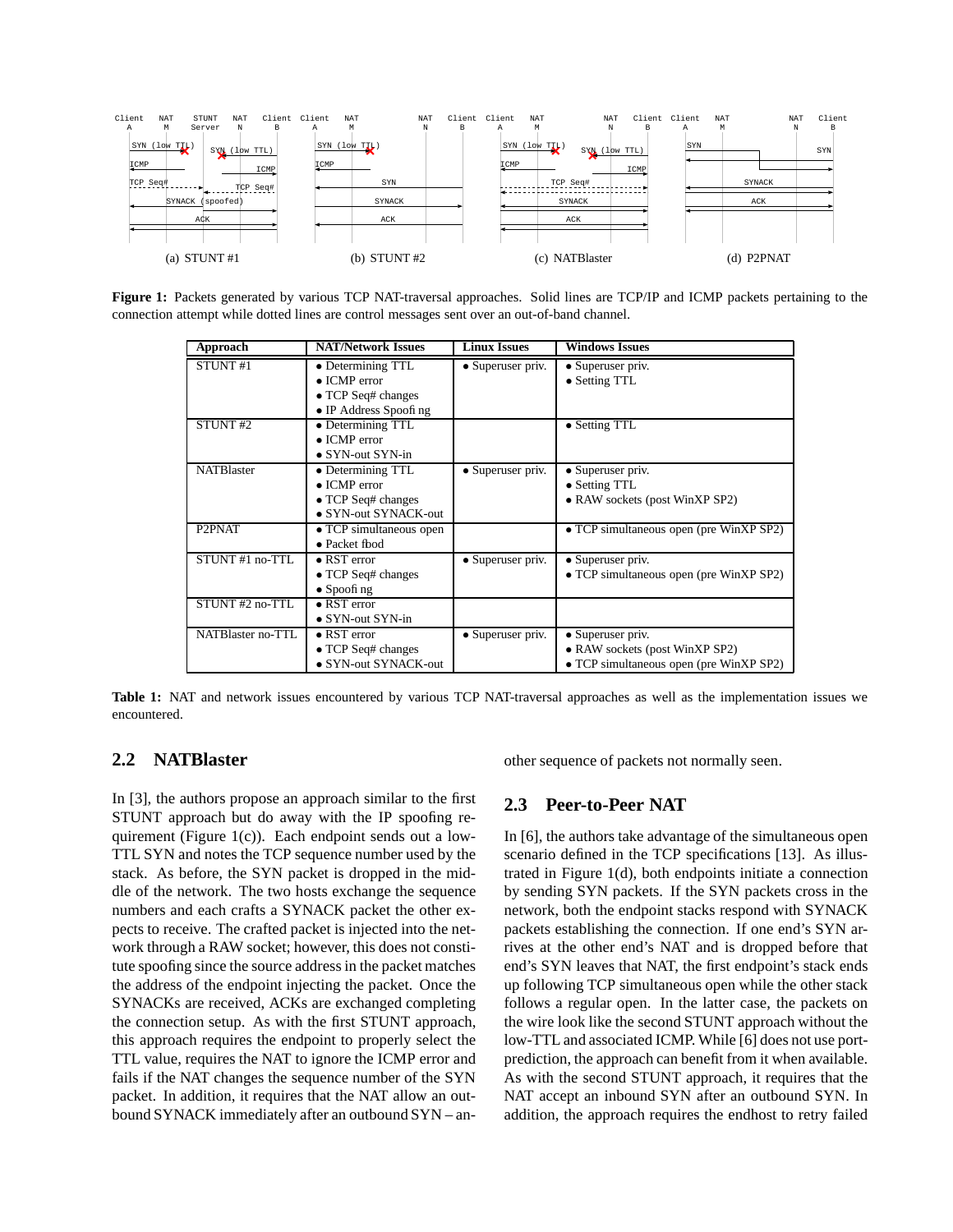connection attempts in a tight loop until a timeout occurs. If instead of dropping the SYN packet, a NAT respondsto it with a TCP RST then this approach devolves into a packet flood until the timeout expires.

### **2.4 Implementation**

We implemented all the above approaches on both Linux and Windows. We also developed a Windows device driver that implements the functionality required by the approaches that are not natively supported by Windows. The first STUNT approach requires superuser privileges under both Windows and Linux to overhear the TCP SYN packet on the wire and learn its sequence number. In order to set the TTL on the first SYN packet, we use the IP TTL socket option under Linux and our driver under Windows. We also implemented the STUNT server and host it behind an ISP that does not perform egress filtering in order to spoof arbitrary addresses. While the server was able to spoof most SYNACKs, it was not successful in spoofing SYNACKs where both the source and destination were in the same administrative domain and the domain used ingress filtering. When possible, we install an additional STUNT server inside such domains. The second STUNT approach requires the driver to set the TTL under windows. The NATBlaster approach requires superuser privileges to learn the sequence number of the SYN and inject the crafted SYNACK through a RAW socket. Due to a restriction introduced in Windows XP SP2, the approach requires the driver to inject this packet. The P2PNAT approach requires the OS to support TCP simultaneous open; this is supported under Linux and Windows XP SP2 but not by Windows XP prior to SP2. On Windows XP SP1 and earlier our driver adds support for this. These implementation issues are summarized in Table 1.

We found that setting the TTL is problematic under Windows; therefore, we consider the consequences of not using it. If the TTL is not reduced, the first SYN sent by one of the hosts reaches the other end's NAT before that end's SYN exits the same NAT. The NAT can either silently drop the inbound packet, or respond with an ICMP unreachable error or a TCP RST/ACK. The response, if any, may trigger transitions in the sender's NAT and OS stack unaccounted for by the approach. If the TTL for the other end's SYN packet is not reduced either, the SYN may reach the intended destination triggering unforeseen transitions. The behavior may be favorable to the ultimate goal if, for instance, it triggers a TCP simultaneous-open, or it may be detrimental if it confuses the stack or NAT. We implement modified versions of the above approaches that do not use low TTLs. The network and implementation issues corresponding to the modified approaches are listed in Table 1.



**Figure 2:** A possible experiment setup for STUNT. Client component is behind multiple NATs and the server component is outside all of them. The behavior determined by STUNT is the composite of the individual NAT behaviors.

| <b>Brand</b>          | Model                     | <b>Firmware</b> |
|-----------------------|---------------------------|-----------------|
| 3Com                  | 3C857                     | 2.02            |
| <b>Allied Telesyn</b> | AT-AR220E                 | R1.13           |
| <b>Belkin</b>         | F5D5231-4                 | 1.0.0           |
| <b>Buffalo</b>        | WYR-G54                   | 1.0r31          |
| Checkpoint            | VPN-1/FireWall-1          | (NGAI)          |
|                       |                           | release 55      |
| $DI$ .ink             | DI-604                    | 3.30            |
| Linksys               | BEFSR41                   | 1.40.2          |
| Linux                 | iptables                  | 2.4.20          |
| Netgear               | RP614                     | 5.13            |
| Netopia               | 3386                      | 8.0.10          |
| Open BSD              | pf                        | 3.5             |
| <b>SMC</b>            | SMC7004VBR                | R1.00           |
| Trendnet              | TW100-S4W1CA              | 1.02.000.267    |
| USR                   | 8003                      | 1.04 08         |
| VMWare                | Workstation               | 4.5.2           |
| Windows XP            | Internet Connection Shar- | SP <sub>2</sub> |
|                       | ing                       |                 |

**Table 2:** NATs tested in the lab, chosen to represent a variety of brands and implementations.

### **3 Experiment Setup**

We have defined the STUNT client-server protocol that both tests NAT/firewall behavior and assists in establishing TCP connections between NAT'ed peers. A complete protocol description is available in [7]. The protocol is implemented by our test applications comprising a client component and server component. As shown in Figure 2, the client is run on a host behind one or more NATs while the server is external to all of them. The STUNT test client detects the composite behavior of all the NATs and firewalls between the client and the server. While both the test client and server require superuser privileges to analyze raw packets on the wire, the requirement can be dropped for the client in exchange for a small loss in functionality. The server, in addition, requires at least two network interfaces to properly differentiate between various NAT port allocation algorithms in use. The tests performed by the client and the NAT characteristics inferred from them are described later in Section 4.

We used the client to test a diverse set of sixteen NATs in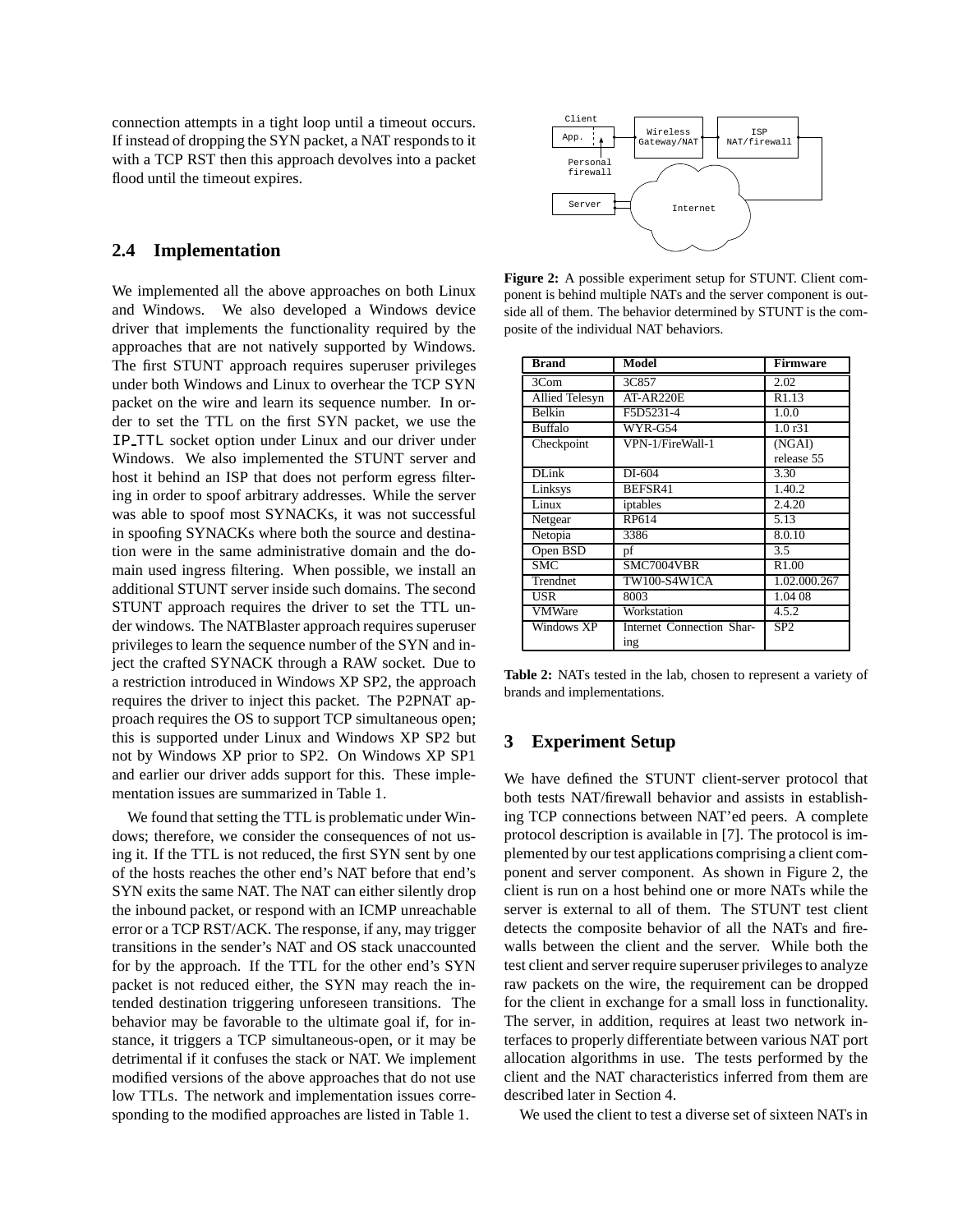| <b>Brand</b>                | <b>Sample</b> | <b>Market</b><br><b>Survey</b> |
|-----------------------------|---------------|--------------------------------|
| Linksys                     | 22.6%         | 28.8%                          |
| $D-I$ .ink                  | 9.7%          | 20.2%                          |
| Netgear                     | 6.5%          | 14.7%                          |
| <b>Buffalo Technologies</b> | 2.2%          | 10.9%                          |
| <b>Belkin</b>               | 8.6%          | 4.6%                           |
| Other                       | 50.5%         | 20.9%                          |

**Table 3:** Observed market share of NAT brands in our sample set and worldwide SOHO/Home WLAN market share of each brand in Q1 2005 according to Synergy Research Group

the lab (Table 2). These include one of each brand of NAT that we could find in online stores in the United States. The NATs tested also include software NAT implementationsin popular operating systems. In each lab test the client host was the only host internal to the NAT and the server was on the same ethernet segment as the external interface of that NAT. The client host was set to not generate any network traffic other than that caused by the test client.

In addition to these lab tests, we also tested NAT boxes in the wild. The main reason for this was to expose our test software to a wider range of scenarios than we could reproduce in the lab, thus improving its robustness and increasing our confidence in its operation. In addition, it provided a sample, albeit small, of what types of NAT we can expect to see in practice. For this test, we requested home users to run the test client. This tested 93 home NATs (16 unique brands) being used by CS faculty and students at Cornell and other universities. Test traffic was in addition to typical network activity on the client host and other hosts behind the NAT and included web browsing, instant messaging, peer-to-peer file-sharing, email etc. The resulting data draws from a mix of NAT brands with both new and old models and firmware; however, it admits a bias in the selection of NATs given the relatively small user base with most of them living in the north-eastern United States. This discrepancy is evident in Table 3, where the observed popularity of brands in our sample is listed under 'Sample' and the worldwide SOHO/Home WLAN market share of the brands in the first quarter of 2005 as per the Synergy Research Group [18] is listed under 'Market Survey'. In particular, Buffalo Technologies and Netgear were under-represented in our sample and the percentage of other brands was significantly higher. The full list of home NATs tested is available in [8].

# **4 NAT TCP Characteristics**

In this section, we identify how different NATs affect TCP NAT-traversal approaches. We identify five classifications for NAT behavior; namely, NAT mapping, endpoint packet filtering, filtering response, TCP sequence number preserving, and TCP timers. The classifications and the possible

| <b>Classification</b>     | <b>Values</b>                             |
|---------------------------|-------------------------------------------|
| Nat Mapping               | Independent                               |
|                           | Addresss                                  |
|                           | Port <sub><math>\delta</math></sub>       |
|                           | Address and Port $_{\delta}$              |
|                           | Connection <sub><math>\delta</math></sub> |
| <b>Endpoint Filtering</b> | Independent                               |
|                           | Address                                   |
|                           | Port                                      |
|                           | <b>Address and Port</b>                   |
| Response                  | Drop                                      |
|                           | <b>TCP RST</b>                            |
|                           | <b>ICMP</b>                               |
| TCP Seq#                  | Preserved                                 |
|                           | Not preserved                             |
| Timers                    | Conservative                              |
|                           | Aggressive                                |

**Table 4:** Important categories distinguishing various NATs.



**Figure 3:** TCP connections established to find NAT Mapping classification. Client uses the same local IP address and port  $a : p$ to connect three times to two ports Q and R on two servers at IP addresses B and C. The pattern of mapped address and port for each connection determines the NAT Mapping classification.

values that a NAT can receive in each class are listed in Table 4. We use the STUNT testing client and server described earlier in Section 3 to classify a collection of sixteen NATs in the lab and ninety-three NATs in the wild. The full set of test results with a wider set of classifications is available in [8].

# **4.1 NAT Mapping**

A NAT chooses an external mapping for each TCP connection based on the source and destination IP and port. Some NATs reuse existing mappings under some conditions while others allocate new mappings every time. The *NAT Mapping* classification captures these differences in mapping behavior. This knowledge is useful to endhosts attempting to traverse NATs since it allows them to to predict the mapped address and port of a connection based on previous connections. For UDP, it is known that some NATs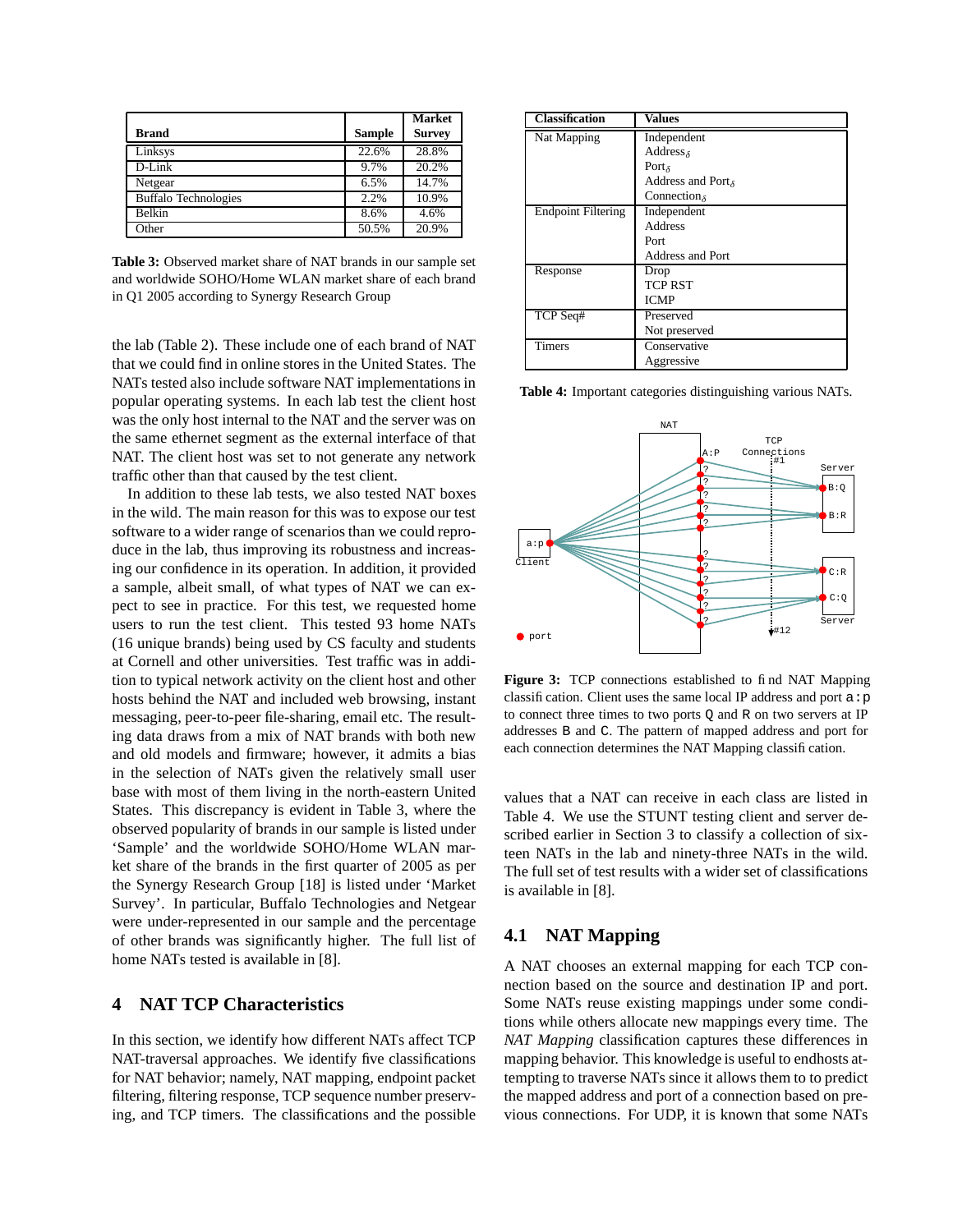| #              | From | To  | Nat1        | Nat <sub>2</sub>      | Nat <sub>3</sub>        | Nat4              | Nat <sub>5</sub>  | Nat6                 |
|----------------|------|-----|-------------|-----------------------|-------------------------|-------------------|-------------------|----------------------|
|                | a:p  | B:O | A : P       | A : P                 | A : P                   | $A: P_1$          | A : P             | A : P                |
| 2              | a:p  | B:Q | A : P       | A : P                 | $A: P+1$                | A: P <sub>2</sub> | A : P             | A : P                |
| 3              | a:p  | B:O | A : P       | A : P                 | $A: P+2$                | $A: P_3$          | A : P             | A : P                |
| 4              | a:p  | B:R | A : P       | $A: P+1$              | $A: P+3$                | $A: P_4$          | $A: P+1$          | A : P                |
| 5              | a:p  | B:R | A : P       | $A: P+1$              | $A: P+4$                | A:P <sub>5</sub>  | $A: P+1$          | A : P                |
| 6              | a:p  | B:R | A : P       | $A: P+1$              | $A: P + 5$              | $A: P_6$          | $A: P+1$          | A : P                |
| 7              | a:p  | C:R | A : P       | $A: P+2$              | $A: P+6$                | A: P <sub>7</sub> | $A: P+1$          | $A: P+1$             |
| 8              | a:p  | C:R | A : P       | $A: P+2$              | $A: P+7$                | A:Ps              | $A: P+1$          | $A: P+1$             |
| 9              | a:p  | C:R | A : P       | $A: P+2$              | $A: P + 8$              | A:Pa              | $A: P+1$          | $A: P+1$             |
| 10             | a:p  | C:Q | A : P       | $A: P+3$              | $A: P+9$                | $A: P_{10}$       | A : P             | $A: P+1$             |
| 11             | a:p  | C:Q | A : P       | $A: P+3$              | $A: P+10$               | $A: P_{11}$       | A : P             | $A: P+1$             |
| 12             | a:p  | C:Q | A : P       | $A: P+3$              | $A: P+11$               | $A: P_{12}$       | A : P             | $A: P+1$             |
| 13             | a: s | B:Q | A: S        | A: S                  | A: S                    | $A: S_1$          | A: S              | A: S                 |
|                |      |     |             |                       |                         |                   |                   |                      |
| Classification |      | NB: | NB:Address  | NB:                   | NB:                     | NB:               | NB:               |                      |
|                |      |     | Independent | and Port <sub>1</sub> | Connection <sub>1</sub> | Connection        | Port <sub>1</sub> | Address <sub>1</sub> |

**Table 5:** NAT Mapping test behavior observed. Nat1–5 show the 5 different mapping patterns that are observed in practice. Nat6 is a possible mapping pattern that has not been observed in our sample set.

assign a fixed address and port for all connections originating from a fixed source address and port [15]. We test for similar behavior for TCP in the STUNT client. The client establishes 12 connections in close succession from a fixed local address and port  $a : p$  to various server addresses and ports as shown in Figure 3 and tabulated in Table 5. Each connection is closed before the next is initiated. The server echoes back the mapped address and port it perceives to the client. The test is repeated multiple times for different choices of the local port.

We notice several distinct patterns among the mapped ports shown as Nat1–Nat6 in Table 5. Let the mapping allocated for the first connection be called  $A : P$  for each NAT. Nat1 reuses this mapping as long as the client source address and port of a new connection matches that of the first connection. We classify this behavior as *NB:Independent* since the mapping is determined only by the source address and port and is independent of the destination address and port. This is equivalent to *cone behavior* in [15] extended to include TCP. Nat2 reuses the mapping only if both the source and destination address and port for the new connection match the first connection. Such NATs are classified *NB:Address and Port<sub>1</sub>* since both the destination address and port affect the mapping. The subscript  $i_1$ ' signifies that the difference between new mappings, denoted by  $\delta$ , is 1. [17] shows that for UDP,  $\delta$  is fixed for many NATs and is usually 1 or 2. We find that the same holds for TCP as well, however, all of the NATs we encountered have  $\delta = 1$ . Nat3 allocates a new mapping for each new connection, however, each new mapping has port  $\delta = 1$  higher than the previous port. We classify Nat3 as *NB: Connection*<sub>1</sub>. Nat4, like Nat3, allocates a new mapping for each TCP connection but there is no discernable pattern between subsequent mappings. We classify such NATs *NB:Connection*<sup>&</sup>lt; where the subscript '<sub> $\Re$ </sub>' indicates a random  $\delta$ . Nat5 is a variation

| <b>NAT Mapping</b>                            | Lab | Wild  |
|-----------------------------------------------|-----|-------|
| NB:Independent                                |     | 70.1% |
| NB:Address and Port <sub>1</sub>              |     | 23.5% |
| $NB:Connection_1$                             | ς   | 3.9%  |
| $NB:Port_1$                                   |     | 2.1%  |
| $\overline{\text{NB}}$ : Address <sub>δ</sub> |     | 0.0%  |
| NB:Connection <sub>n</sub>                    |     | 0.5%  |

**Table 6:** NAT mapping types observed in a set of 16 NATs in the lab, and that estimated for NATs in the wild based on our sampling of 87 home NATs and worldwide market shares.

of Nat2 where the mapping is reused if the destination port matches in addition to the source address and port. Nat6 is similar except the destination address needs to match instead of the port. Together Nat5 and Nat6 are classified *NB:Port*<sup>1</sup> and *NB:Address*<sup>1</sup> respectively. NATs 2–6 display *symmetric behavior* as per [15].

Table 6 shows the relative proportion of each type of NAT. Column 2 shows the number of NATs from our testbed of sixteen NATs that were classified as a particular type. A majority of them are NB:Independent. The only one that is NB:Connection $\Re$  is the NAT implementation in OpenBSD's pf utility. We also noticed that our Netgear RP614 NAT with firmware 5.13 is NB: Connection<sub>1</sub>, however, more recent Netgear NATs such as MR814V2 with firmware 5.3 05 are NB:Independent. Column 3 estimates the behavior of NATs in the wild. The estimates are computed by taking the proportion of each type and brand of NAT from eighty-seven home NATs sampled and scaling them with a correction factor chosen to overcome the bias in our sample. The correction factor for each brand is the ratio between the surveyed and observed market shares presented in Table 3. The factor serves to increase the contribution of under-represented brands in the estimated result and decrease the contribution of over-represented brands.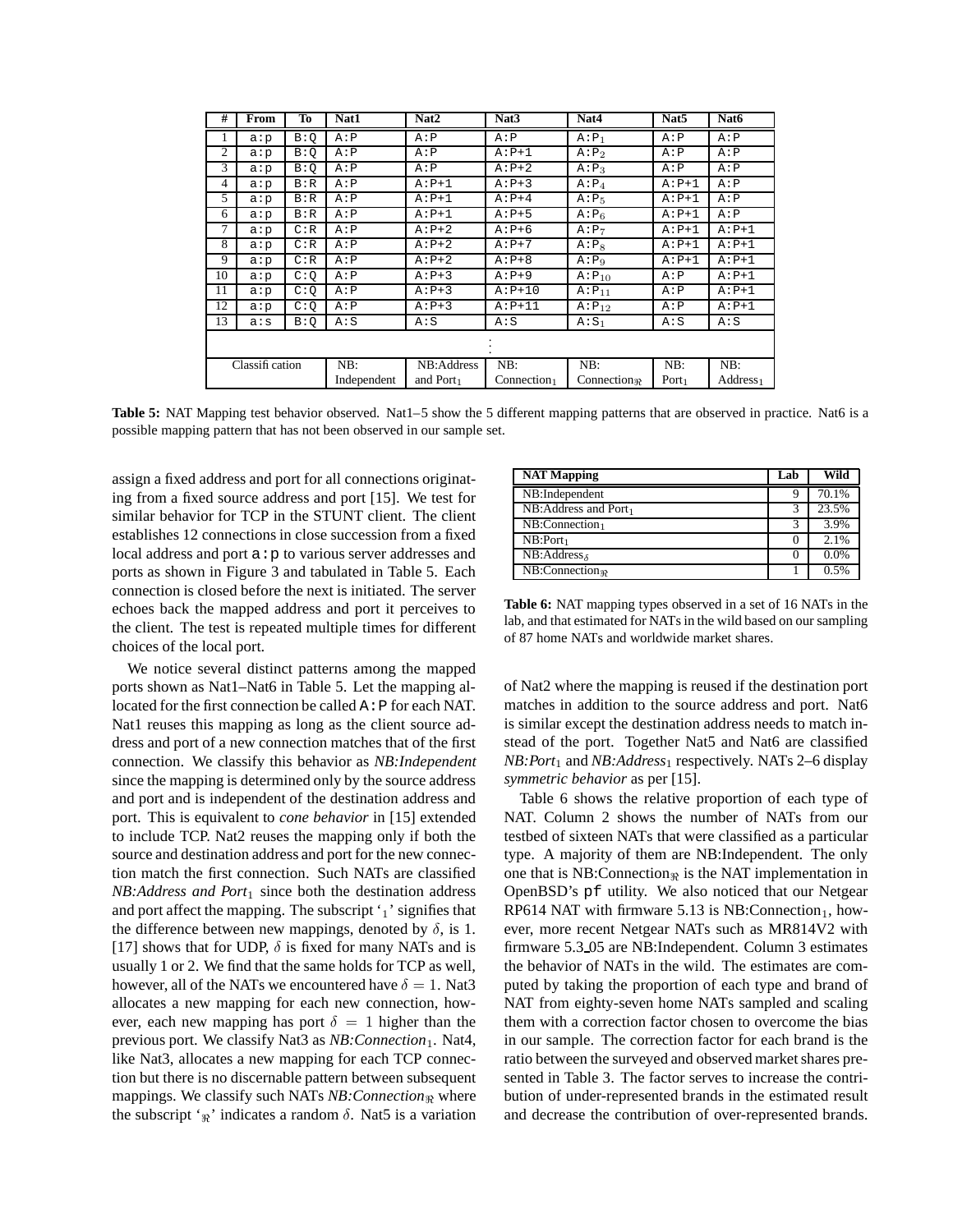

**Figure 4:** TCP packets exchanged for Endpoint Filtering test. Client establishes a connection to  $B:Q$ . Packet (1) is an inbound SYN from a different address and port  $(C:W)$ ,  $(2)$  from the same address but different port  $(B:W)$  and  $(3)$  from the same port but different address  $(C:Q)$ . The response to each of these determines the Endpoint Filtering classification.

While our estimates are indicative of the general trend to the best of our knowledge, we note that in an industry changing at the rate of 47% per year [18] the accuracy of any results is short lived at best. Nevertheless, we estimate a majority of the NATs (70.1%) to be NB:Independent and almost none to be NB:Connection<sub> $\Re$ </sub>. A significant percent (29.9%) of NATs have symmetric behavior. Consequently in a large fraction of cases, multiple connections from the same port will not be assigned the same mapping and applications must employ the more sophisticated port-prediction techniques described later.

# **4.2 Endpoint Filtering**

Both NATs and firewalls may filter inbound packets addressed to a port unless certain conditions are met. If no NAT mapping exists at that port, a NAT is forced to filter the packet since it cannot forward it. If a mapping exists, however, or if it the device is a firewall then it may require that the source address and/or port of the inbound packet match the destination of a preceeding outbound packet. These differences in conditions that trigger filtering is captured by the *Endpoint Filtering* classification. The STUNT test client determines this by first establishing NAT state by connecting to the server. It then requests the server to initiate connections to the mapped address and port from different addresses and ports as shown in Figure 4.

The different filtering behavior observed for the test are tabulated in Table 7. Nat1' accepts all three SYN packets. Such NATs allow inbound TCP connectionsindependent of the source address and port as long as necessary state exists for routing the request. We classify such NATs as having the endpoint filtering behavior *EF:Independent*. Nat2' filters all the packets thus requiring the source of the inbound TCP packet match both the address and port of the destina-

| <b>Endpoint Filtering</b> | Lab | Wild  |
|---------------------------|-----|-------|
| <b>Address and Port</b>   |     | 81.9% |
| Address                   |     | 12.3% |
| Independent               |     | 5.8%  |

**Table 8:** NAT endpoint filtering types observed in a set of 16 NATs in the lab, and that estimated for NATs in the wild based on our sampling of 93 home NATs and worldwide market shares.

| <b>Sequence</b>           | <b>Filtered</b> |
|---------------------------|-----------------|
| SYN-out SYNACK-in         | 0%              |
| SYN-out SYN-in            | 13.6%           |
| SYN-out ICMP-in SYNACK-in | 6.9%            |
| SYN-out ICMP-in SYN-in    | 22.4%           |
| SYN-out RST-in SYNACK-in  | 25.6%           |
| SYN-out RST-in SYN-in     | 28.1%           |

**Table 9:** Percentage of NATs not accepting various packet sequences. Inbound packets (-in) are in response to preceeding outbound packets (-out). ICMP code used is TTL-exceeded (nonfatal error).

tion of the connection that created the mapping. The endpoint filtering of such NATs is classified *EF:Address and* Port. Nat3<sup>'</sup> and Nat4<sup>'</sup> allow inbound packets from the same address or port as the destination address of the connection but filter packets from a different address or port respectively. We classify the endpoint filtering behavior of such NATs as *EF:Address* and *EF:Port* respectively. In general we find that endpoint filtering behavior of a NAT is independent of NAT mapping behavior. The subclassifications of cone NATs defined in [15] translate as follows: *full cone* is equivalent to NB:Independent and EF:Independent, *restricted cone* is NB:Independent and EF:Address and Port and *port restricted cone* is NB:Independent and EF:Port.

Table 8 shows the endpoint filtering classification for sixteen NATs in the lab and the estimated percentage of NATs in the wild. The estimates are computed based on the market survey as described earlier. 81.9% of the NATs are estimated to be EF:Address and Port while only 5.8% are EF:Independent. This implies that in most cases, to establish a connection between two NAT'ed hosts an outbound SYN must be sent from each end before inbound packets are accepted.

#### **4.2.1 TCP State Tracking**

NATs implement a state machine to track the TCP stages at the endpoints and determine when connection-state can be garbage-collected. While all NATs handle the TCP 3 way handshake correctly, not all of them implement the corner cases of the TCP state machine correctly thereby prematurely expiring connection-state. The STUNT client and server test how NAT/firewall implementations affect TCP NAT-traversal approaches by replaying the packet sequences observed for these approaches.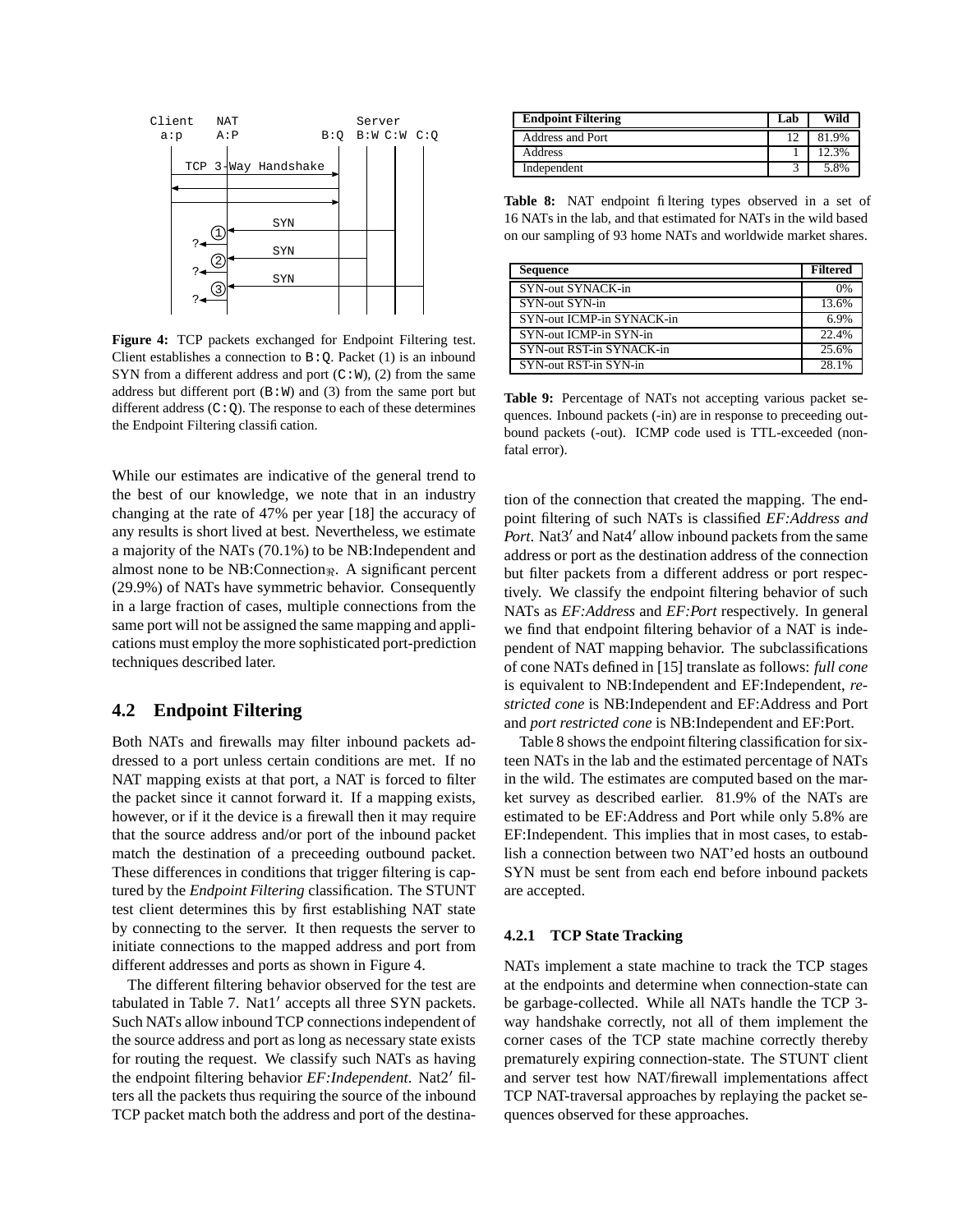| #              | From | Тo    | Nat1'          | Nat2'               | Nat3'      | Nat4'     |
|----------------|------|-------|----------------|---------------------|------------|-----------|
|                | C:W  | A : P | accepted       | fi ltered           | fi ltered  | fi ltered |
|                | B:W  | A : P | accepted       | fi ltered           | accepted   | fi ltered |
|                | C:O  | A : P | accepted       | fi ltered           | fi ltered  | accepted  |
| Classification |      |       | EF:Independent | EF:Address and Port | EF:Address | EF:Port   |

Table 7: NAT endpoint filtering behavior observed. Nat1'-Nat4' show 4 different filtering behaviors that are observed for inbound SYN packets after an internal host establishes a connection from  $a : p$  to  $B : O$  with allocated mapping A:P.

Table 9 lists some of the packet sequences tested. We estimate that 13.6% of NATs do not support TCP simultaneous open where an outbound SYN is followed by an inbound SYN. This affects the P2PNAT approach, which requires at least one end support simultaneous open as well as the second STUNT approach. 6.9% filter inbound SYNACK packets after a transient ICMP TTL-exceeded error. A similar number of NATs drop the inbound SYN packet after the ICMP but accept it in the absence of the error. This behavior affects all the approaches that set low-TTLs on SYN packets. A fair number of NATs (28.1%) accept inbound SYN packets even after the SYN packet that created the connection-state is met with a fatal TCP RST. This mitigates the issue of spurious RSTs that some approaches contend with. Not mentioned in the table is the sequence SYN-out SYNACK-out that is required for the NATBlaster approach. We did not test this case widely due to restrictions introduced by Windows XP SP2. In the lab, however, we found that the D-Link NAT (DI-604) does not support it.

#### **4.2.2 Filtering Response**

When an inbound packet is filtered by a NAT it can choose to either drop the packet silently or notify the sender. An estimated 91.8% of the NATs simply drop the packet without any notification. The remaining NATs signal an error by sending back a TCP RST acknowledgment for the offending packet.

### **4.3 Packet Mangling**

NATs change the source address and port of outbound packets and the destination address and port of inbound packets. In addition, they need to translate the address and port of encapsulated packets inside ICMP payloads so endhosts can match ICMPs to their respective transport sockets. All the NATs in our sample set either perform the ICMP translation correctly or filter the ICMP packets, which are not always generated in in the first place. Some NATs change the TCP sequence numbers by adding a constant per-flow offset to the sequence number of outbound packets and subtracting the same from the acknowledgment number of inbound packets. We estimate that 8.4% of NATs change the TCP Sequence Number. Consequently in some cases, TCP NAT-traversal approaches that require the



**Figure 5:** NAT timers in effect during a TCP connection. (1) Timer in SYN SENT state, (2) Timer in established state, (3) Timer in TIME WAIT.

initial sequence number of the packet leaving the NAT cannot use the sequence number of the SYN at the end host in its stead.

# **4.4 TCP Timers**

NATs and firewalls cannot indefinitely hold state since it makes them vulnerable to DoS attacks. Instead they expire idle connections and delete connection-state for crashed or misbehaving endpoints. In addition, they monitor TCP flags and recover state from connections explicitly closed with a FIN/FINACK exchange or RST packets. They might allow some grace time to let in-flight packets and retransmissions be delivered. Once connection-state has been unallocated, any late-arriving packets for that connection are filtered. NATs typically use different timers for these cases as illustrated in Figure 5. At location 1 and 3 in the figure, they use a short timer to expire connections not yet established or connections that have been closed respectively. RFC 1122 [4] requires that endhosts wait for 4 minutes  $(2\times\text{MSL}^5)$  for in-flight packets to be delivered; however, most operating systems wait for about 1 minute instead. At location 2 in the figure, NATs use a longer timer for idle connections in the established state. The corresponding requirement in RFC 1122 is that TCP stacks should wait for at least 2 hours between sending TCP-Keepalive packets over idle connections.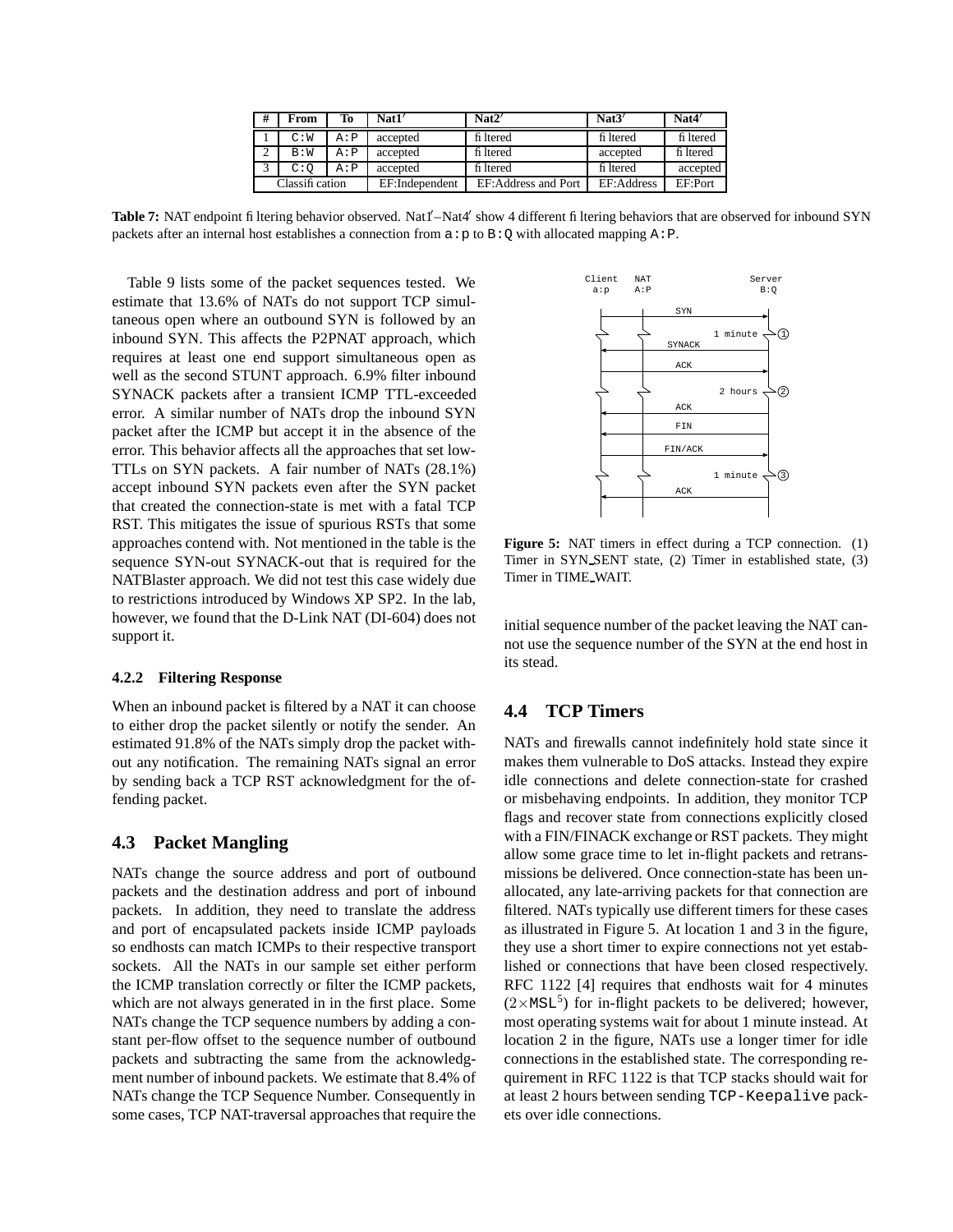

**Figure 6:** Port-prediction in TCP NAT-Traversal approaches.

The STUNT test client checks the NAT timers for compliance with current practice and RFCs. It does so by performing three timed tests to check each case separately. In the first test, a TCP connections is initiated by the client, but the SYNACK from the server is delayed by a little under a minute. In the second test, the connection is established and left idle for a little under 2 hours, at which point a couple of bytes are sent across from the server. In the third test, the connection is established and then closed but the last ACK from the server is delayed by about a minute. In each case if the packet sent from the server after the introduced delay is delivered to the client then the corresponding timer is termed *conservative*, otherwise it is termed *aggressive*. We estimate only 27.3% of the NATs have conservative timers for all three cases while 35.8% have a conservative timer for the second case. 21.8% of the NATs have an extremely aggressive timer for the second case where they expire an established connection after less than 15 minutes of inactivity. This implies that applications should not rely on idle connections being held open for more than a few minutes.

### **5 Port Prediction**

Port prediction allows a host to predict the mapped address and port for a connection before initiating it. It therefore allows two hosts to initiate a connection with each other's mapped address and port even though the mapping is allocated by the NAT after the connection is initiated. Figure 6 shows a typical TCP NAT-traversal attempt using port prediction information. In the figure, we assume that A has already determined the type of NAT it is using. When client A wishes to establish a connection with client B, A first establishes a TCP connection to the STUNT server and learns the mapping. Based on the NB:type of NAT M, A predicts the mapping for the next connection. B does the same and both A and B exchange their predictions over an out-ofbound channel. Each end then initiates a connection to the other's mapped address and port by sending a SYN packet. The remainder of the packets exchanged are designed to reconcile the two TCP attempts into one connection and vary from one NAT-Traversal approach to another as described in Section 2. The period between the first SYN and the SYN for the target connection may be a *window of vulnerability* depending on the type of NAT M. For some types of NAT, if another internal host A' behind NAT M initiates an outbound connection in this period, M will allocate the mapping predicted by A to the connection from A' instead.

Port-prediction depends on the NAT Mapping type explored earlier in Section 4.1. If the NAT is of type NB:Independent then the mapping for the connection to the STUNT server will be reused for any connection initiated soon afterward from the same source address and port. Since the reuse of the mapping is completely under the client's control, the window of vulnerability does not exist in this case. However, this approach introduces a latency of  $2\times RTT^6$  to the STUNT server before the mapping can be predicted. For a possible optimization, we noticed that a number of NATs usually allocate a mapped port equal to the source port used by the client. We term these NATs *port preserving*. Clients behind such a NAT can, with high probability, predict the mapped port without first establishing a connection to the STUNT server. If the NAT is not NB:Independent but has a fixed  $\delta$  then a connection initiated immediately after the server connection will have a mapped port  $\delta$  higher than the mapped port observed by the server. Since the mapping changes from connection to connection, a "rogue" connection attempt in the window of vulnerability can steal the mapping. In addition, this approach fails if the predicted mapping is already in use, causing the NAT's allocation routine to jump over it onto the next available one.

We implemented port prediction in the STUNT test client and predicted mappings for eighty-three home users for an hour. Every minute, the test client initiates a connection to the STUNT server from a source address and port and learns the mapping allocated. Next it uses the same source address and port to initiate a connection to a remote host setup for the purpose of this experiment. The test client checks the mapping actually observed for the second connection against the one predicted based on the mapping for the first and type of NAT. Port-prediction is successful if and only if they match. The predictions are performed while users use their host and network normally. This includes web browsers, email readers, instant messaging and file-sharing applications running on the client host and other hosts behind the same NAT. 88.9% of the NB:Independent NATs are port preserving. This represents a big win for interactive applications that implement the optimization above. We find that in 81.9% of the cases the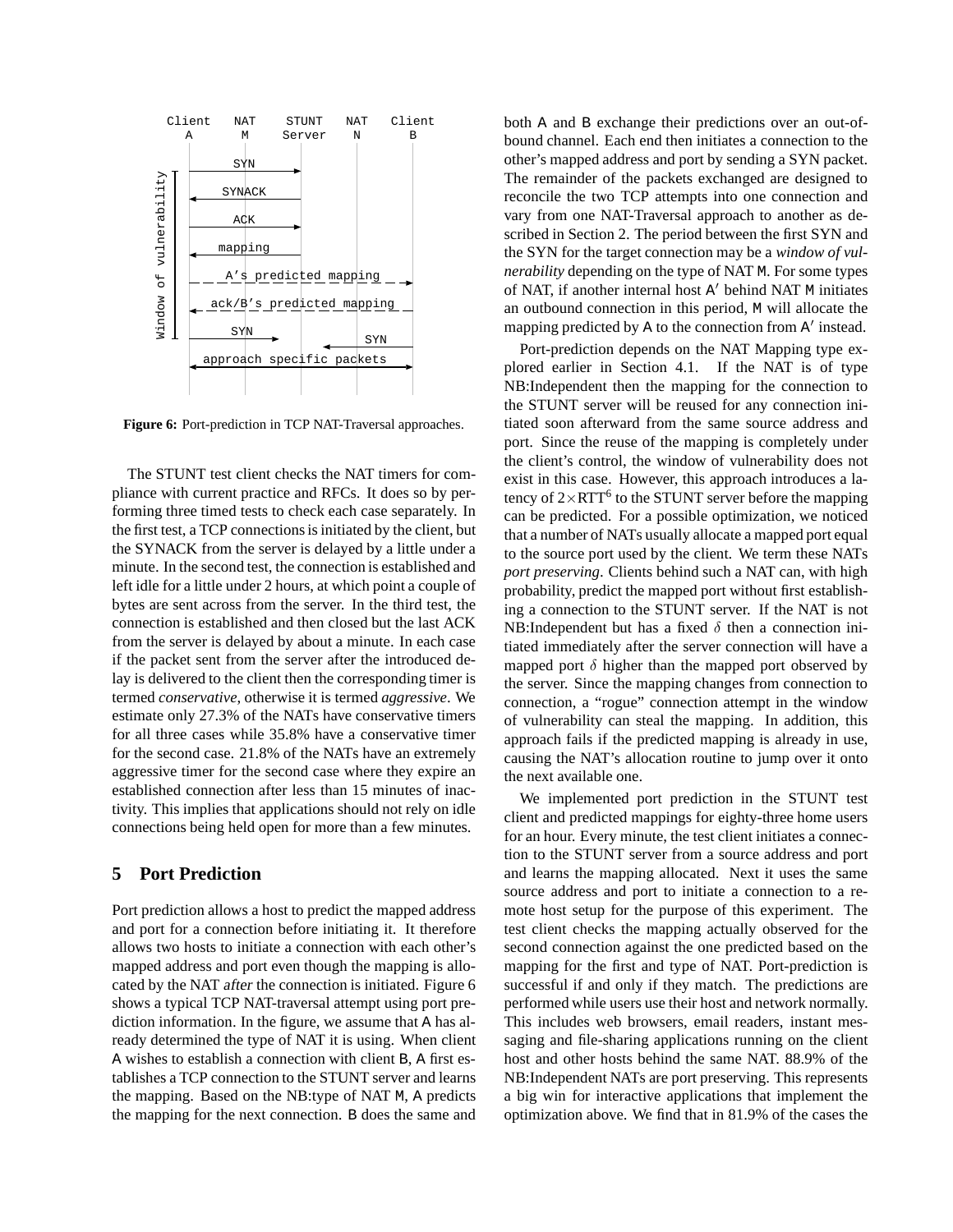

**Figure 7:** Problematic scenarios for port prediction.

port was predicted correctly every time. This includes all but one of the NB:Independent NATs and 37.5% of the non-NB:Independent NATs. For the remaining 62.5% of the latter variety, at least one time out of the sixty another host or application stole the mapping the test client predicted for itself. In one particular case, the client host behind a  $NB:Connection<sub>1</sub> NAT was infected with a virus that gener$ ated several randomly-addressed SYN packets per second causing all predictions to fail! In another case, the user initiated a VPN connection midway through the test causing all subsequent requests to be sent over the VPN and thus through a different type of NAT. This suggests that longrunning applications may cache the NAT mapping type for some time but must revalidate it from time to time. Overall, in 94.0% of the cases, more than three-fourths of the port predictions were correct. Hence after a failed attempt if an application simply retries the connection, it is likely to succeed.

### **5.1 Problems**

Port prediction has several corner cases where it can fail. In Figure 7 if A uses STUNT server T to predict an address and port when trying to establish a connection to C it would end up learning NAT M's external address instead of NAT O's external address. Port prediction requires that the line of NATs between the client and STUNT server be the same as that between the client and the most external NAT of the endpoint it wishes to connect with. Therefore A somehow needs to discover S in order to connect to C. If, however, A wishes to communicate with B and both use STUNT server S then their port prediction attempts can interfere with each other, preventing either from correctly predicting the port. In addition, even if the port is predicted correctly, both A and B will end up using O's external address. This scenario is called a *hairpin translation* since A's SYN addressed to B's predicted address and port (O's external address in this case) will be delivered to O, which needs to send it back out on an internal interface. Not all NATs handle hairpin translations correctly and we estimate this erroneous behavior to be as high as 72.8% based on tests performed by the STUNT test client.

The port-prediction technique described earlier does not handle NB: Connection<sub> $\Re$ </sub> NATs since sequential connections are randomly assigned. [3] proposes an interesting technique for handling such cases that uses the birthday paradox to cut down on the number of guesses before a collision is found. The technique initiates 439 connections such that the guessed port will match one of them with 95% probability. Unfortunately, we find that some NATs, like Netgear, limit the total number of pending connection attempts to 1000 causing this approach to quickly stifle the NAT. Fortunately, very few NATs demonstrate  $NB:Connection_{\Re}$  behavior mitigating the problem.

### **6 TCP Establishment**

In this section we estimate the success of the various NAT traversal approaches as well as report our experience with peer-to-peer TCP establishment for a small wide-area testbed. The success of TCP NAT-traversal approaches depends on the behavior of all NATs between the two endhosts as well as the activity of other hosts behind the NATs. Section 4 analyzes a variety of NATs in isolation while Section 5 analyzes competing network activity and its effect on port prediction. Combining the results from these sections we can quantitatively estimate the success of each NAT traversal approach.

We make the following assumptions about the deployment of the TCP-traversal approaches. We assume that STUNT servers are deployed widely enough to ensure that for each pair of hosts, there is a STUNT server that meets the port-prediction requirements and can spoof packets appearing to come from the mapped address and port of each host. We assume that endhost stacks can be fixed so all software issues at the ends are resolved. Lastly, since we lack data to model the scenarios presented in Section 5.1 we assume the contribution from such scenarios to be negligible. As a result of these assumptions, our estimates may be optimistic.

Peer-to-peer TCP establishment depends on the NATs at both ends. An endpoint with an unpredictable NAT may still be able to establish a connection if the other endpoint's NAT is predictable but not if it is unpredictable. We estimate TCP connectivity in the wild by considering all pairs of NAT behavior observed in practice. Figure 8 plots the estimated success rate of various TCP NAT traversal approaches. We plot the two STUNT approaches(#1 and #2), NATBlaster and P2PNAT as proposed in [9, 3, 6]. In addition, we plot modified versions of STUNT #1 and #2 and NATBlaster approaches that do not use low-TTLs. We also plot a modified version of the P2PNAT approach that uses port-prediction. There is a race condition between the SYN packets in some of these approaches that leads to spurious packets for certain NAT-pairs. The light-gray bars repre-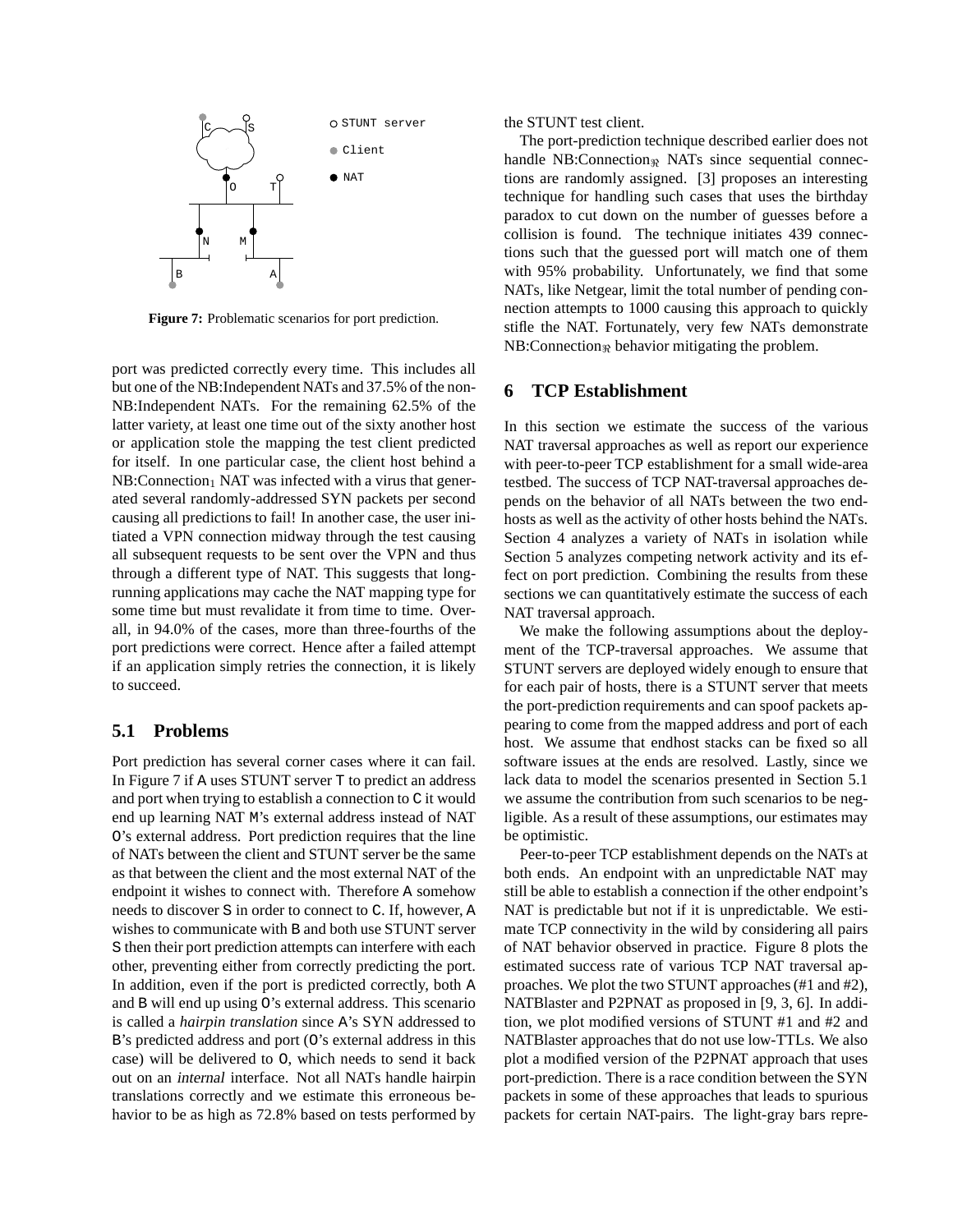

**Figure 8:** Estimated peer-to-peer TCP NAT traversal success rates of various approaches. With prevailing race conditions (Race) the success rate is lower than when races are resolved for the best outcome (No race).

sent the success rate when each end has an equal chance of winning the race; this corresponds to simultaneous invocation of the approach on both ends. The dark-gray bar represents the success rate when the race is broken in favor of a successful connection; this corresponds to two separate invocations of the approach where for the first invocation, one end is initiated slightly before the other while for the second invocation, the order is reversed. The attempt is declared successful if either invocation succeeds in establishing a TCP connection.

As shown in the graph, the original approaches proposed succeed 44.6% and 73.4% of the time for P2PNAT and STUNT #1 respectively. Breaking the race condition in the original STUNT #2 approach by trying it once from each end boosts its success to 86.0%. Similarly, adding port prediction to the P2PNAT approach allows it to handle symmetric NATs increasing its success rate to 84.3%. Surprisingly, modifying the original approaches to not use low-TTLs benefits all of them by ∼5%! Breaking the race conditions thus introduced yields the best success rates of 89.1% and 88.7% for the two modified STUNT approaches and 85.2% for the modified NATBlaster approach.

The unexpected benefits to *not* using low-TTL SYNs are explained as follows. A large fraction of NATs silently drop the first SYN packet (Section 4.2.2) and only a small fraction of NATs filter inbound SYN packets after the outbound SYN packet (Table 9). Consequently in a large number of cases, the modified approaches end up triggering TCP simultaneous open even though they do not intend to. The small penalty they pay for NATs that generate a TCP RST response is more than compensated for by the successful TCP simultaneous opens. This advantage is eroded away if more NATs respond with TCP RST packets or if the endhost's operating system does not support TCP simultaneous



**Figure 9:** Network of 12 clients for peer-to-peer TCP NATtraversal tests.

open.

### **6.1 Implementation**

We implemented the above approaches in a peer-to-peer program written in C. The program was run on 12 windows clients connected in a LAN as shown in Figure 9 as well as a slightly larger set of 20 clients connected over a WAN. Each client randomly picks another client and attempts to establish TCP with it. While all the approaches work as advertised, we limit this discussion to STUNT #2 without low-TTL and P2PNAT with port prediction. This is because we find that a large global deployment of STUNT #1 and NATBlaster approaches is impractical; the STUNT #1 approach requires a broad deployment of servers that can spoof arbitrary packets while the NATBlaster approach requires RAW socket functionality that has been removed following security concerns in Windows XP.

Figure 10 shows a semi-log plot of the time taken by each of the approaches to establish a connection or report a failure in a low-latency network. The time-distribution of successful connections (plotted above the x-axis) varies largely for the P2PNAT approach while that of the second STUNT approach is very consistent. This is because the P2PNAT approach repeatedly initiates a connection until one of them succeeds or a timeout occurs while the second STUNT approach only initiates one connection. From the graph in Figure 10(a), a fair number of connections do not succeed until 21 seconds into the connection attempt, thus requiring a large timeout to achieve the estimated success rate determined earlier. In several cases a dangerous side-effect of such a large timeout is observed when portprediction fails and a peer's NAT responds with TCP RST packets. This causes the P2PNAT approach to generate a SYN-flood as the endhost repeatedly retries the connection until the timeout expires. Admittedly, this problem does not exist in the original P2PNAT approach since it does not advocate port-prediction.

Overall, we find that TCP based protocols can traverse NATs most of the time. Applications must perform port prediction to deal with "delta" type NATs and employ outof-band signalling to setup connections while satisfying se-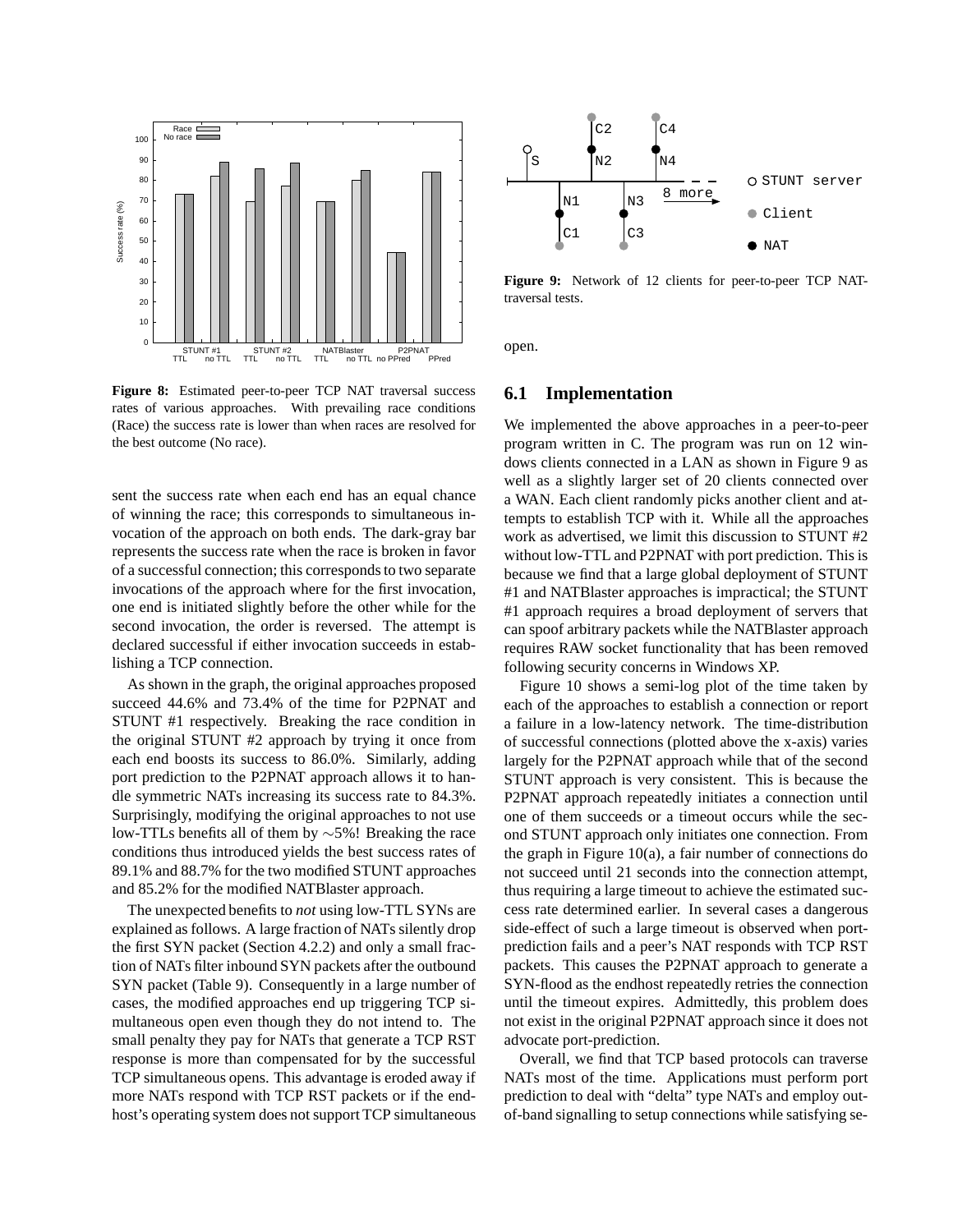

**Figure 10:** Semi-log plot of time taken to successfully establish a connection or report a failure.

curity contraints at the NATs. Non-latency-sensitive applications must also attempt a couple of connections from either side before giving up. Furthermore, applications must not rely on NATs preserving idle connections for more than a few minutes and should not expect TCP sequence numbers to remain unchanged end-to-end. While all the TCP NAT traversal approaches falter under certain scenarios, the second STUNT approach is the most robust in establishing peer-to-peer TCP connections in the Internet today. It succeeds 88% of the time and does not require spoofing, RAW sockets, or superuser privileges. It works with legacy TCP stacks that do not support TCP simultaneous open, while taking advantage of the same in modern operating systems to provide 100% success in many common scenarios. Finally, we find that it is the simplest to implement out of all the approaches and works under both Linux and Windows. We encourage application developers to adapt this approach to provide TCP NAT traversal in their peer-topeer applications that currently cannot establish TCP between NAT'ed peers.

# **7 Related Work**

NAT traversal is an idea that has long existed since it was first proposed for UDP by Dan Kegel, and used for P2P gaming, in the late 90's. His basic approach was standardized and published in [15]. The UDP approach has resulted in several working documents and Internet drafts that classify UDP behavior of NATs [11] and propose standardization of the same [1]. The area of TCP NAT-traversal without explicit control of the NAT, however, is fairly new. Several approaches have been analyzed in this paper [9, 5, 3, 6] and have been demonstrated to traverse NATs in the current internet. [6] includes a similar study where the authors test

a small subset of UDP and TCP NAT characteristics for a number of NATs. We present the first broad study of NAT behavior and peer-to-peer TCP establishment for a comprehensive set of TCP NAT traversal techniques over a wide range of commercial NAT products.

Protocols such as UPnP [12] and MIDCOM [16] allow endhost applications to explicitly control the NAT in order to facilitate peer-to-peer connections. The downside of this type of approach is that they require that these protocols exist and are enabled in the NAT. An application developer cannot depend on either of these, and so for the time being they are not an attractive option.

Another endhost approach to TCP connectivity includes TURN [14], where TCP data is proxied by a third party. This third party represents a potential network bottleneck. Teredo [10] allows IPv6 packets to traverse IPv4 NATs by tunneling IPv6 over UDP. Here, TCP runs natively in the sense that it is layered directly above IPv6. Teredo has been implemented in the Windows OS.

# **8 Conclusion and Future Work**

This paper presents the first measurement study of a comprehensive set of NAT characteristics as they pertain to TCP. While this study shows that there are a significant number of problems with TCP traversal of current NATs, it nevertheless gives us much to be optimistic about. Even with existing NATs, which have not been designed with TCP NAT traversal in mind, we are able to show a 88% average success rate for TCP connection establishment with NATs in the wild, and a 100% success rate for pairs of certain common types of NAT boxes. These numbers are especially encouraging given that only a couple years ago, it was widely assumed that TCP NAT traversal was simply